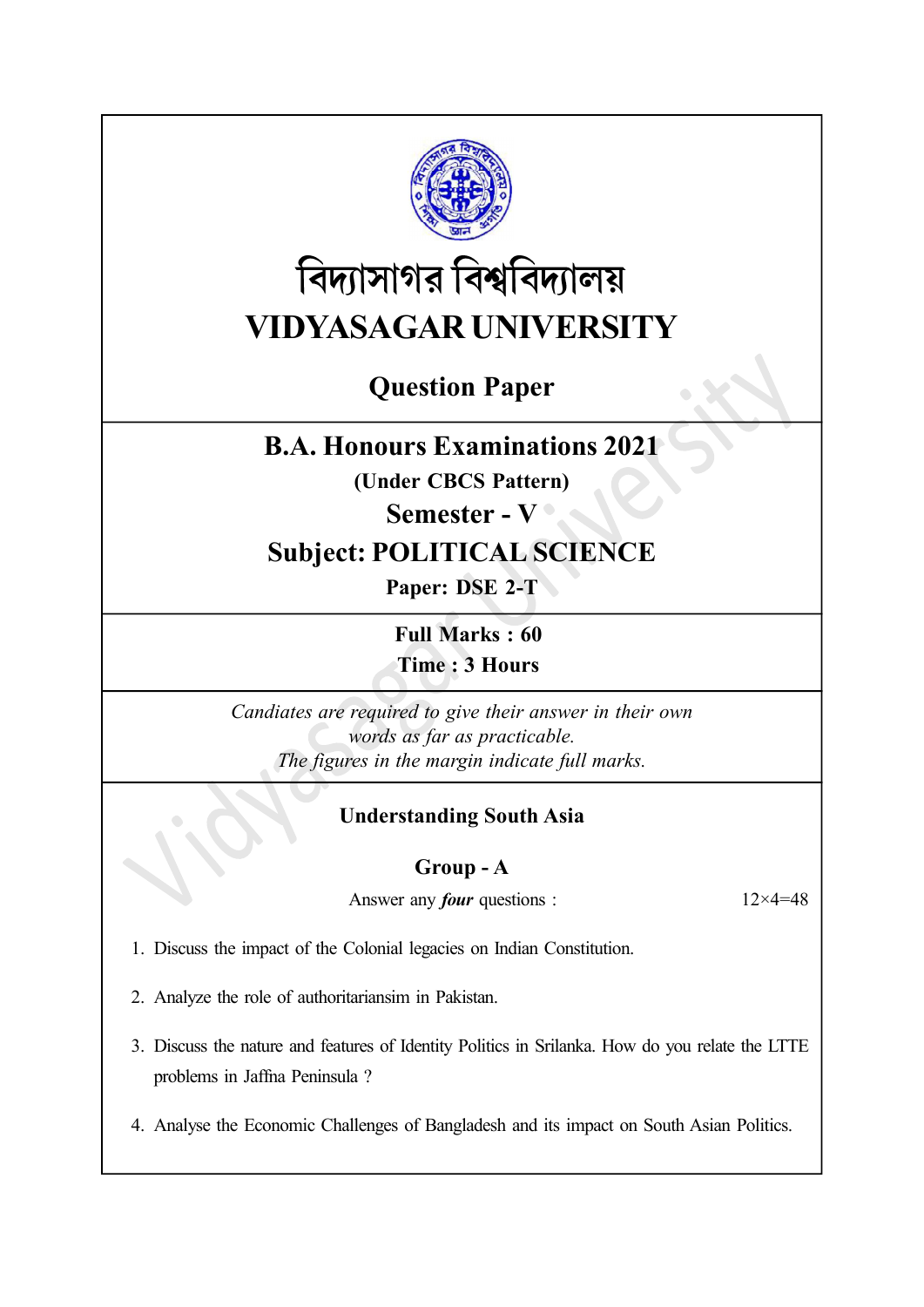- 5. Discuss the problems and prospects of SAARC.
- 6. Write the major features of Cross-Border Terrorism between India and Pakistan. How it impact the Indian security measures.
- 7. Write a note on the nature and feature of Indian federalism.
- 8. Discuss the migration problems between India and Bangladesh.

#### Group - B

Answer any six questions :  $2 \times 6 = 12$ 

- 9. Write the full from of SAARC.
- 10. Explain the concept of Geopolitics.
- 11. Explain the concept of Authoritarianism.
- 12. Write the full from of LTTE.
- 13. Write two features of monarchy of Bhutan.
- 14. In which year, monarchy was abolished in Nepal ?
- 15. Write the full name of SAFTA.
- 16. In which year Bangladesh got independence ?
- 17. Write two features of the Nepalese Citizenship Act, 1952.
- 18. Explain the concpept ''Look East Policy''.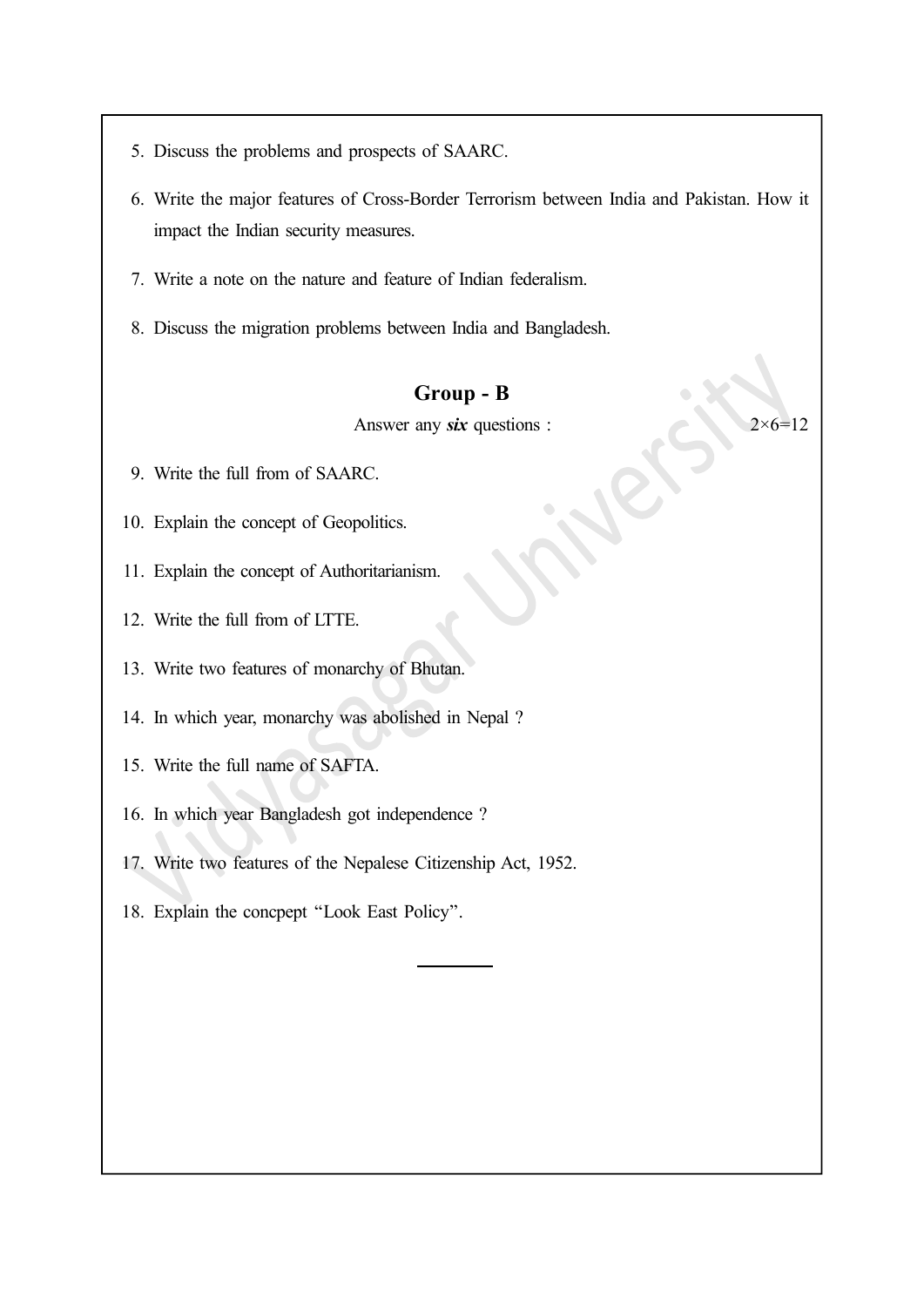#### Or, United Nations and Global conflicts

#### Group - A

Answer any *four* questions :  $12 \times 4 = 48$ 

1. Evaluate the performances of the League of Nations.

2. Discuss the Principle and Objectives of UNO.

3. Discuss the Stucture and functions of Security Council.

4. Write a note on the International Court of Justice.

5. Disucss the aims and objectives of UNDP.

6. Discuss the Peace-keeping operations of the UNO.

7. Write a note on International Labor Organization (ILO)

8. Analyze the role of USA in Afghanistan War.

#### Group - B

Answer any six questions :  $2 \times 6 = 12$ 

9. Write four functions of General Assembly of the UNO.

10. What is the full form of ECOSOC.

11. When and where the UNO was established ?

12. What is the concept of ''Veto Power'' ?

13. Write four functions of UNHCR.

14. What are the administrative functions of Secretary General ?

15. Write to programs of the UNICEF.